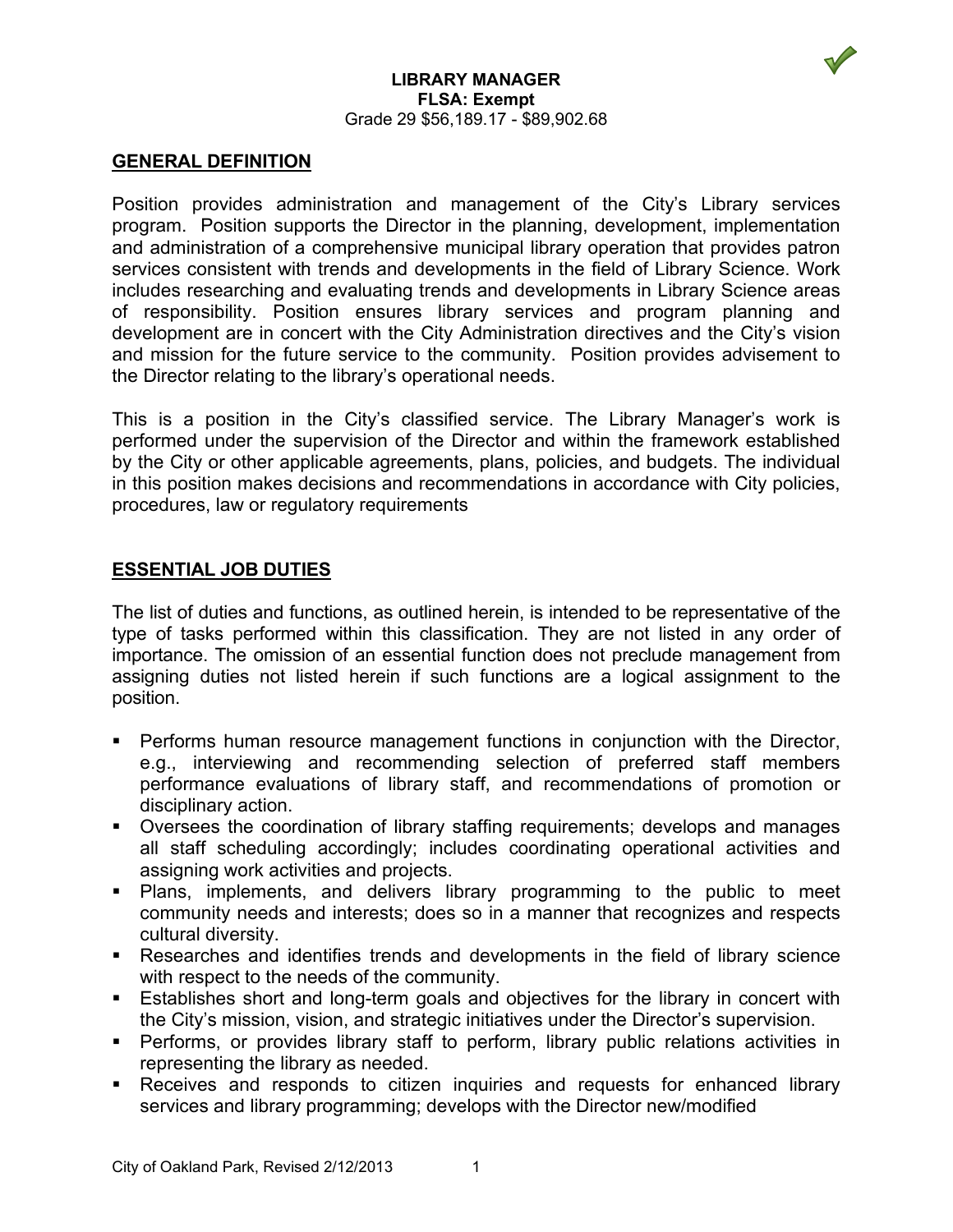### **LIBRARY MANAGER FLSA: Exempt** Grade 29 \$56,189.17 - \$89,902.68

programs according to anticipated population growth, changing demographics and future interests of the community.

- Researches and identifies grant opportunities, along with the Director, for projects and programs available to the library from the State of Florida. Administers grant funds in accordance with regulatory standards and reporting and documentation requirements.
- Requires regular attendance to scheduled work shifts.

# **KNOWLEDGE, SKILLS & ABILITIES**

- Comprehensive knowledge of the principles and practices applied to the organization, management, and administration of municipal library services and library programming.
- Comprehensive knowledge of the objectives and ideals of public library services, including a thorough understanding of activities applicable to a demographically and culturally diverse community.
- Substantial knowledge of the principles and practices of library services management, facilities management, library programming, and budget administration.
- Substantial knowledge of the body of available and current information resources applicable to the library's functions.
- Considerable knowledge of modern office practices, with emphasis on computer literacy, word processing, spreadsheet applications, and electronic records and file management.
- Ability to interpret rules, regulations, and policies for effective decision-making in accordance with established precedent.
- Ability to establish and maintain effective working relationships with employees, departments, and others as necessary.
- Ability to plan, assign, direct and review the work of others in a manner conducive to full performance and compliance with established policies, procedures, and regulatory standards applicable to the work.
- Ability to establish and maintain effective working relationships with internal and external customers, as well as governing and appointed authorities.
- Exceptional interpersonal, leadership, planning, and management skills.
- Ability to communicate professionally verbally, in writing, and in presentations.
- A strong customer service orientation in work and communication with coworkers, management, elected officials, and citizens.

## **MINIMUM ACCEPTABLE EDUCATION, TRAINING & EXPERIENCE**

Master's degree from an American Library Association (ALA) accredited institution in Library Science; supplemented by five (5) years of progressive experience in library